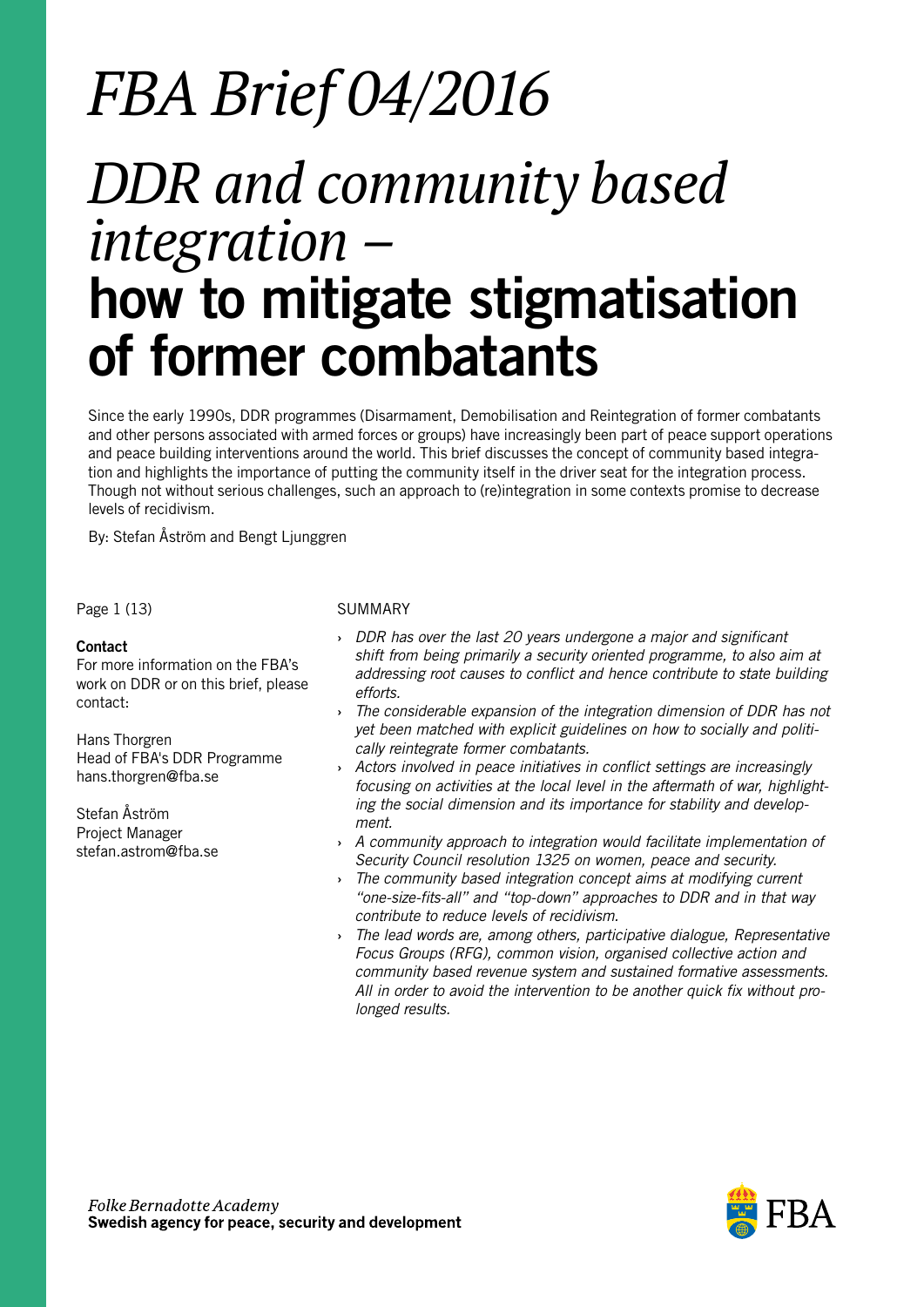#### INTRODUCTION

Since the early 90s, more than 60 DDR programmes<sup>1 2</sup> have been launched in post-conflict settings around the world. At least 21 programmes are currently are running<sup>3</sup>, out of which more than two thirds are conducted in Africa. This clearly testifies that DDR has become an important part of most peace building efforts.

This brief will initially consider some commonly debated aspects of DDR; such as objectives, scope, impact and recent programming and policy developments. It will then turn to the additional need for doctrine and policy development, and what is known as social or community based (re)integration. The brief ends with a discussion on what such integration entails, how it should be implemented, and if such an approach will further increase the prospects for success.

Differences exist between those concerned with DDR, practitioners and academics, on exactly how important DDR is to the overall outcome of a specific peace building effort. Although most agree that some sort of DDR should be conducted in the aftermath of hostilities; the scope, duration and ultimate objectives of such programmes are still highly debated.

The UN characterises demobilising combatants as the single most important factor determining the success of peace operations<sup>4</sup>, while other observers suggest that multilateral and bilateral agencies continue to prioritise governance and elections as the key to long-term stability<sup>5</sup>.

Whether or not DDR is the single most important feature of the peace building architecture, agreement on what to do with those who actually generate the violence; violence that both impedes social and political advancement and economic development, will certainly constitute a decisive input to achieve lasting peace.

A strong argument can also be made that a more community oriented approach to integration would increase prospects to assist and involve all population segments in a particular community after end of armed conflict – not only combatants – and hence facilitate the implementation of the Security Council resolution 1325 on women, peace and security.

DDR has over the last 20 years undergone a major and significant shift from being a minimalist approach (chiefly a security-oriented programme) to a maximalist development enterprise dealing not only with the armed group itself; its commanders, combatants, weapons and other military equipment, but also aiming at addressing root causes to conflict and hence contribute to state building efforts with the ambition to prop up so called fragile states by returning the monopoly of use of force into the hands of the state.



Page 2 (13)

<sup>1.</sup> Muggah 2009, 2010

<sup>2.</sup> Schulhofer and Sambanis (2010) have identified 49 DDR programmes that were externally-assisted between 1975 and 2009, in a total of 39 different countries, and in addition pointed out another 7 programmes in 6 different countries without any external assistance. That makes a total of 56 programmes in 41 different countries until December 2009. If you to that add DDR programmes and activities in Kosovo, Comoros and South Sudan it would end up with a total of 58 interventions in 44 countries. 3. Afghanistan, Angola, Burundi, Central African Republic, Chad, Colombia, Comoros, Kosovo, Republic of Congo, Democratic Republic of Congo, Ivory Coast, Guinea-Bissau, Haiti, Iraq, Mali, Philippines, Rwanda, Somalia, South Sudan, Sudan, Uganda. It could be argued that disarmament and demobilisation (DD) activities are a bit less commonplace at the moment in comparison with any time since the end of the cold war era. Although disarmament is going on at the moment for instance in Afghanistan, Colombia, Ivory Coast and DRC, most activities scheduled for other DDR programmes and activities are more focalised on reintegration assistance; e.g. through the TDRP (Transitional Demobilisation and Reintegration Programme) funded by a multi-donor initiative and implemented by the World Bank and active in African Great Lakes region, but also for instance in Comoros and Somalia. UN missions mandated for DDR are MONUSCO, UNOCI and MINUSTAH. DDR is also planned for, or going on, in some conflict contexts without mayor external assistance, such as in Colombia and the Philippines.

<sup>4.</sup> UN General Assembly, 2004:61

<sup>5.</sup> Muggah 2009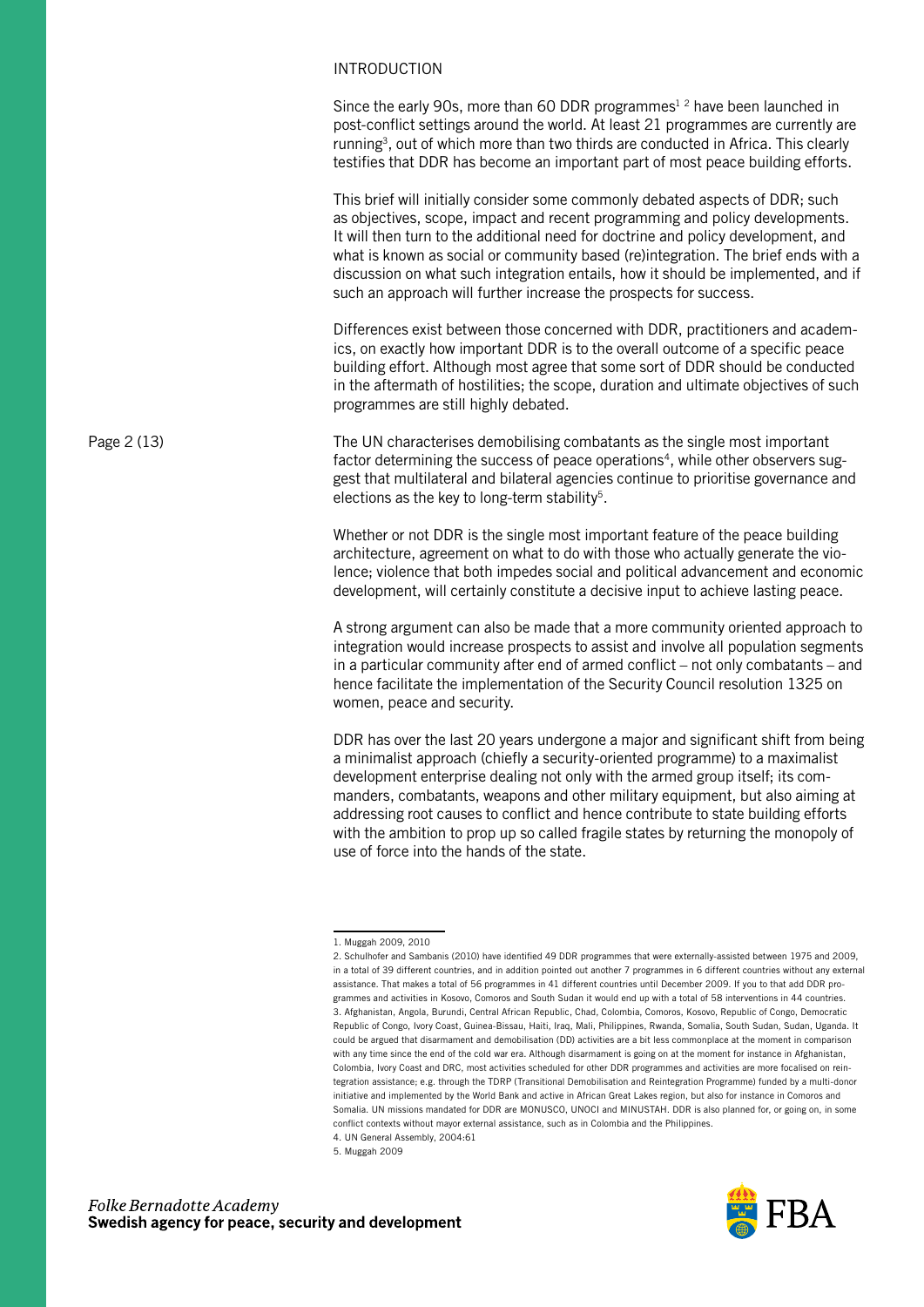It goes without saying that with such an ambitious agenda for DDR, finding the timely and exact combination of content and design for any DDR intervention creates a major test for policy-makers, DDR planners, practitioners and the wider international community.

DDR policy and programme developments over the last decade or so have basically remained intact when it comes to techniques and procedures on how to disarm and demobilise combatants. The considerable expansion of the reintegration dimension of DDR since the late 90s has not yet been matched when it comes to explicit guidelines on how to socially and politically integrate former combatants.

In 2006, after a multi-year process of extended consultations and analysis, the UN Inter-Agency Working Group on DDR launched the Integrated DDR Standards (IDDRS)6, reflecting the agreed guidelines and procedures for UN on planning and implementing DDR programmes within its missions.

IDDRS include, among many other things, instructions on how to collect, register and dispose weapons, define eligibility criteria and screening methods for presumptive participants, build camps and cater for the specific needs of men and women, including children and war-wounded persons. It also indicates how to coordinate and link DDR to other post-conflict programmes like security sector reform and transitional justice.

Although the reintegration chapters recently have been updated and expanded, building on the latest insights, experiences and knowledge concerning reintegration practices, there is still a vivid debate going on about how to actually deal with fighters, both men, women and children and other persons associated with armed groups as well as with the receiving communities in the aftermath of war.

Similarly; although a debate still can be heard about how long or short time combatants should spend in camps before going to their home communities, or on what activities should be carried out while cantoned, those differences are nowadays seen as small in comparison with the tremendous challenges facing local war-affected communities receiving former combatants.

It is almost as DDR has been fractured into two different types of programmes: on one hand, the technical, military-oriented and quite straight-forward set of activities dealing with disarmament and demobilisation, and on the other hand the complex, differentiated, multi-dimensional process to socially, economically and politically build and rebuild the very fabric of community and civilian life.

Questions then arise if this situation is because of a lack of field-tested guidelines on what is working or not, and under which circumstances; or if it is a sign of ambivalence concerning if DDR actually should have this expanded and ambitious agenda in the first place.

A debate whether or not DDR, as it is understood today with its diversity of different types of activities and considerations, should be included in one or two or even several programmes, could be warranted. But what is sure, regardless of how you label and package DDR activities, is that the expansion and further development of field-tested guidelines on exactly how to integrate former combatants at the community level, are needed more than ever.

### DDR – NO QUICK FIX

What is then the most important result of any DDR programme? Almost all involved in DDR in some way agree that the chief concern in post-conflict



Page 3 (13)

<sup>6.</sup> http://www.unddr.org/iddrs.aspx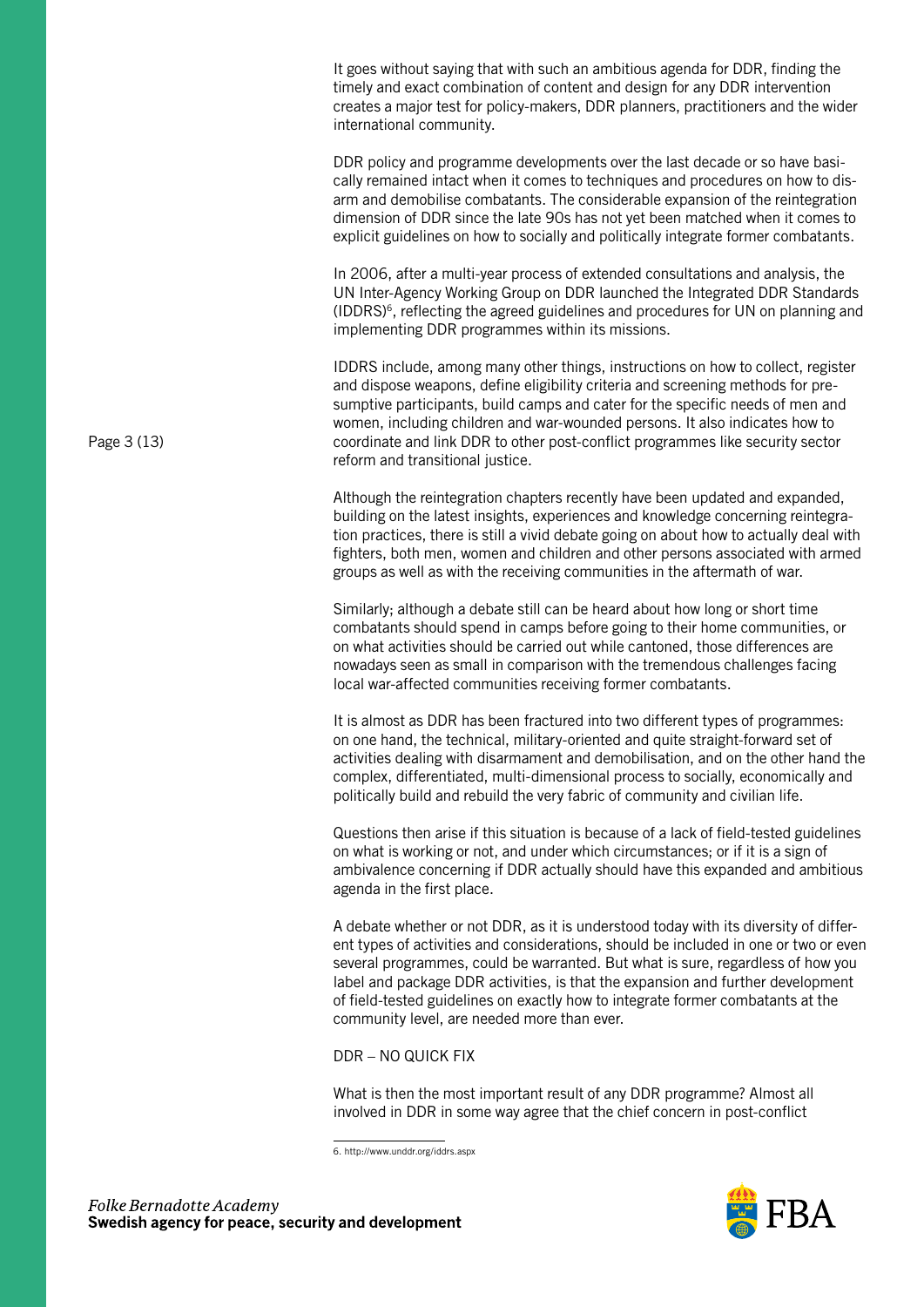environments is preventing the resumption of armed hostilities<sup>7</sup>. By helping impede renewed armed conflict, successful DDR can pave the way or create necessary conditions for other post-conflict activities to prosper, such as elections, enhanced governance or increased economic development; activities that supposedly will achieve sustainable peace in the long run<sup>8</sup>. Connected to that main objective is a set of other expected outcomes of DDR processes, such as restraining violence and crime levels in society, reducing the availability and circulation of weapons and helping rebuild trust between former adversaries and the wider community at the local level, among several others.

Exactly how DDR, if at all, is contributing to all of this, is still not fully understood. But intuitively the idea shared by most is that by bringing armed groups, their weapons and other military equipment and resources necessary to wage war, out of the commanders and combatants control and possession, will at least make it harder to start fighting all over again.

In the same way, by breaking the social relations (command and control systems) between commanders and their subordinates, and ultimately, in a more physical sense geographically separate commanders and combatants from each other when the latter leave for home communities after being demobilised, the threshold will be raised to recommit to renewed armed conflict.

The theoretical underpinning that individuals are predominantly acting on more or less accurate and rational calculations is also behind the dramatic increase in scope and breath of reintegration assistance offered to former combatants in the last decade or so. By offering suitable and substantial economic incentives, the cost calculus done by individuals somehow change (e.g. by providing cash payments, vocational training schemes or job placement programmes), it is assumed that they will not go back to the hardship and risks associated with being part of an armed group.

But could combatants for the most part be seen as motivated by economic or material gains? Should former combatants primarily be seen as homo economicus actors alone? Is this simplified model of human beings, including former members of armed groups, as primarily governed by economic or material stimulus true, or is human agency also to a substantial part governed by other human desires, necessities, beliefs and values?

If it is true that being disarmed and demobilised for the most part can be considered as losing livelihood, then getting these individuals an alternative livelihood would constitute the best way to minimise the levels of recidivism of former combatants. Most of the reintegration assistance that has been offered to combatants over the last 20 years has had either the goal of making the individuals more employable, by providing different types of vocational training suitable to the demands of the local labour market, or making them self-sustained by setting up their own businesses or becoming farmers in resettlement areas.

The same underlying logic is also true for different types of schemes that try to enhance the scope of livelihood opportunities for former combatants in waraffected areas. Giving them competitive alternatives to be on the pay-roll of an armed group is thought to prevent most of them, if not all, to rearm.

<sup>7.</sup> Schulhofer and Sambanis (2010) have recorded "War Recurrence" with a binary indicator (yes, no) as the chief peacebuilding outcome of a total of 56 recorded conflicts in 41 countries as of 2010. In all these conflicts DDR of some sort has been part of the peacebuilding effort. Of those 41 countries listed, DDR has been completed without war recurrence until today (2015) in about 21 countries, or around 50%. In at least 12 countries DDR has never been completed, with or without war recurrence thereafter; such as in Afghanistan, Burundi, Colombia, Democratic Republic of the Congo, Iraq, Somalia and Sudan. 8. Schulhofer-Wohl and Sambanis 2010



Page 4 (13)

*"But could combatants for the most part be seen as motivated by economic or material gains? Should for- mer combatants primarily be seen as homo economic- us actors alone?"*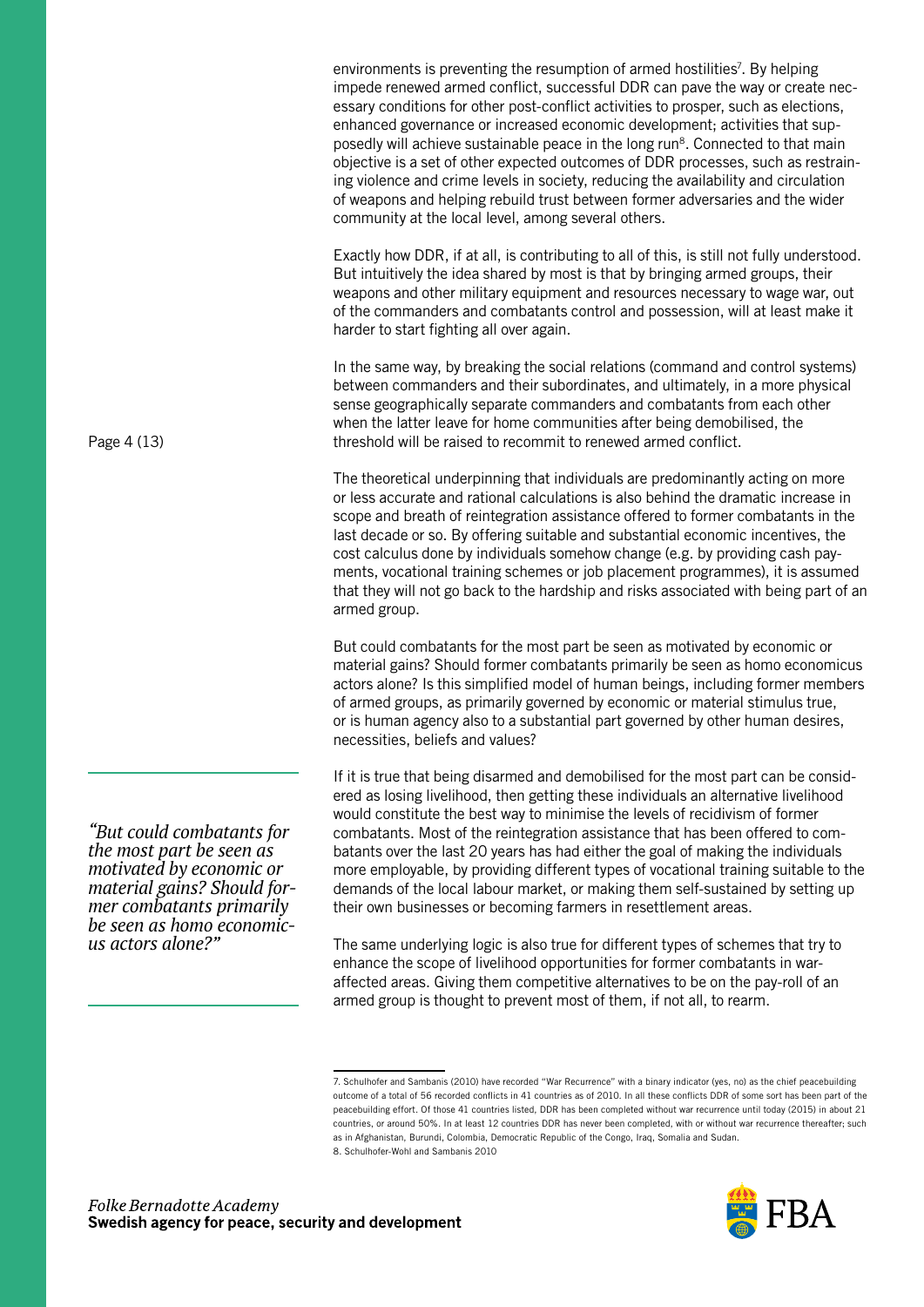Recent research on motivations to join and defect from armed groups shows that although economic or material considerations may in many cases be of decisive importance, it does not tell the whole story<sup>9</sup>. Many insurgencies or armed groups that have had the capacity to wage war over protracted times and consequently recruit new combatants on a regular basis, do not even pay wages at all<sup>10</sup>.

If it is acknowledged that current reintegration assistance does not sufficiently contribute to keep levels of recidivism at bay in order to meet the objectives set up for DDR, then both DDR practitioners and researchers must look further what it is that makes men, women and children prone to enlist and stay in those armed groups.

WHICH FACTORS ARE IMPORTANT FOR SUCCESSFUL DDR?

In recent years, the research community has made a considerable effort to establish the factors, conditions and circumstances that explain most of the variation of outcomes of DDR programmes. Some programmes are seen as successful, while others are considered as more or less failures with renewed armed conflict as a consequence, or at least continued high levels of violence and crime, even after formal cessation of armed hostilities has occurred<sup>11</sup>.

Basically, the search for explanations of specific outcomes of DDR programmes should be done on three different levels. On the macro, or context, level, the chances of successful DDR will be increased if the country in question meets a certain economic criterion at the moment of initiating a DDR programme. A stronger economy would help generate higher capacity to actually absorb substantial numbers of returning former combatants and other persons associated with them, into local labour markets. The sheer range of livelihood opportunities would be higher in a country with strong economic performance than in a country totally devastated by war. Unfortunately for DDR initiatives – the latter is normally the case.

Likewise, stable political and administrative institutions on different levels are supposedly better off to actually fulfil economic and other promises done to former combatants in exchange for laying down their weapons. High levels of involvement in and responsibility for DDR, from national actors at different levels early on, are supposed to countervail the risk that DDR becomes just a quick fix whose potential positive results on security and development swiftly vanish once the international intervention is completed.

Other identified factors impacting prospects for DDR on the macro level could be both how the peace was achieved and also factors pertaining to the nature of the conflict and the armed groups themselves. It could be argued that DDR would have greater chances of meeting its objectives if contending parties, at the moment of a ceasefire or agreement, included binding provisions on DDR early on.

On the other hand, some armed groups may be formed essentially to enrich its leaders economically rather than as instruments for social and political change. If that is the case, avoiding renewed armed conflict and high levels of recidivism could be even more challenging.

<sup>11.</sup> In a few countries completed DDR has generally been considered a major contribution to peace and stability, and hence seen as a success. In this group you may find countries such as Angola, Burundi, Colombia, El Salvador, Guatemala, Indonesia, Liberia, Mozambique and Sierra Leone.



Page 5 (13)

<sup>9.</sup> Jonsson 2014

<sup>10.</sup> Jonsson (2014) notes that several large insurgencies such as FARC, PKK in Turkey and LITTE in Sri Lanka do not pay wages while exposing members to extreme physical hardships and danger, indicating that other elements than economic gains are in play while individuals choose to join armed insurgencies.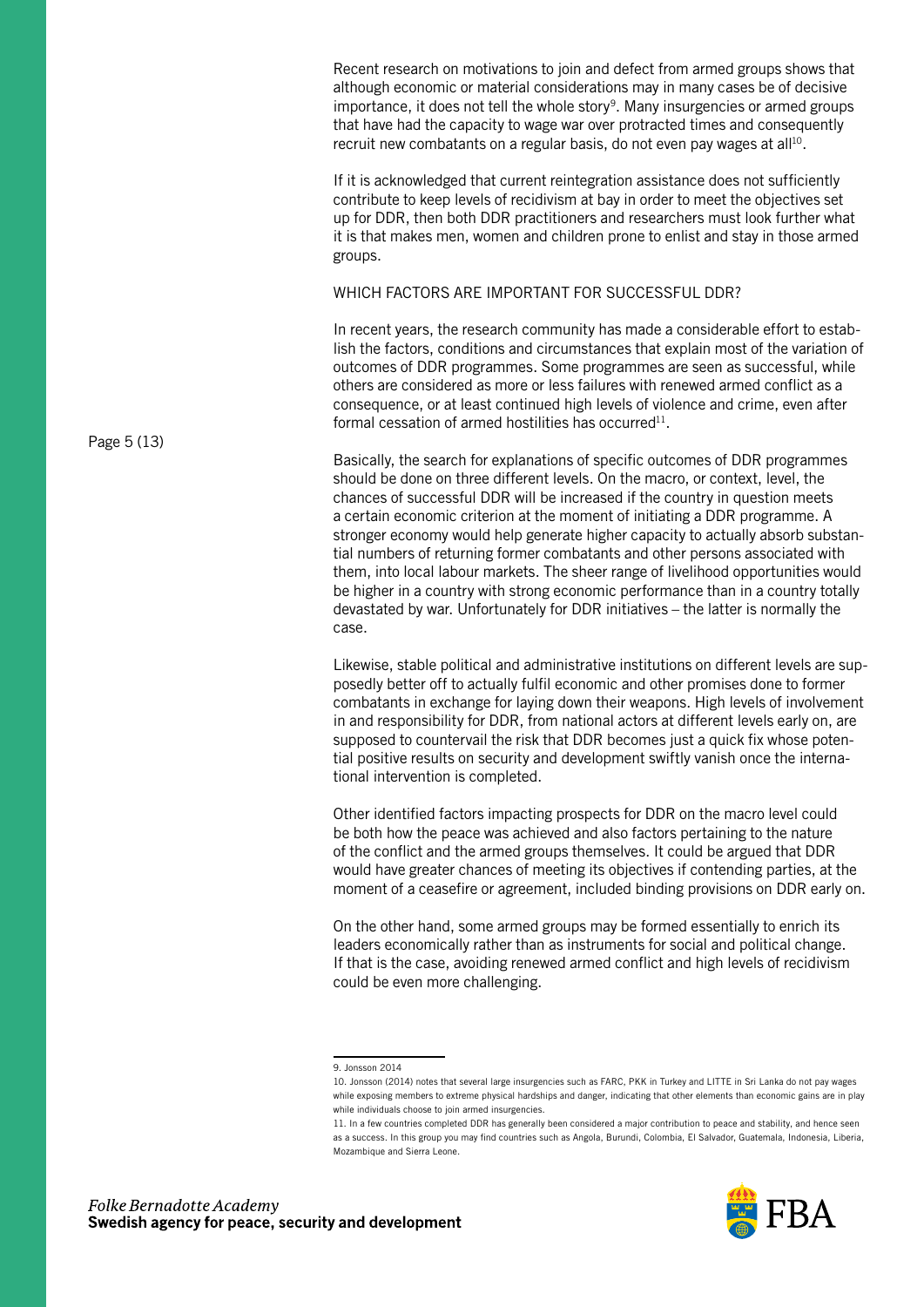At the other end of the spectrum are factors related to the individual characteristics of the former combatants themselves; conditions acquired through the experience of living within an armed group. These factors are impacting on both what kind of reintegration assistance to offer and also influencing the overall prospects of success in meeting defined DDR objectives set in peace agreements.

Men and women who are abducted, or joined willingly, at a young age or even born into armed groups have been identified as harder to integrate into societies as civilians than those less deeply socialised into armed violence. A manifold of circumstances, related to joining and being part of an armed group, shapes the individuals' trajectories and hence their possibilities, and indeed their motivations, to both disconnect from former peers and superiors and, on the other hand, reengage with civilian and community life. Lately such factors have increasingly been identified and highlighted by DDR researchers as crucial for successful DDR12.

A special challenge are members of armed groups who have been subjected to intense (political, social) indoctrination and formal and harsh military training. Activities such as pressuring combatants into hardship in order to create shared experiences and increase bonding between them, aims at raising animosity towards the outside world. Such individuals have less trust in state and civil society institutions and little will to participate in communal civilian life. Hence, they run the risk of being exposed to stigmatisation and exclusion from the communities to which they will return in the aftermath of conflict.

Furthermore, the way the hostilities were conducted tends to have an impact on the chances as well. Committing war atrocities against civilians and the enemy, including executing massacres, gender based violence, torturing or depriving civilians of food or other necessary goods and services, negatively affects the process of social reconciliation and reconstruction of the social fabric. As will be discussed later in this brief; individually built up "anti-social capital"<sup>13</sup> would probably negatively influence the level of community acceptance of this key constituency for lasting peace. Frequent reports from countries such as DR Congo and Colombia, where it can be assumed that former combatants have built up substantial levels of anti-social capital during warfare, confirm this by pointing to matching levels of stigmatisation against them from receiving communities.

A final and third level is the design or composition of the DDR programme itself, and the way it is being implemented in a specific context. A substantial increase in capacity has taken place among both national actors and the international community to actually make accurate assessments, valid planning and design of DDR programmes over the last 20 years.

This professionalisation of the DDR field, hand in hand with the launching of IDDRS, has substantially improved the prospects for successful DDR programmes. Besides the particular and material outputs brought about by a programme, recent research also shows the importance of how the programme in itself is delivered<sup>14</sup>.

Alongside stated concrete programme outputs, such as the number of combatants participating in the programme from the various sides; the number and types of

<sup>14.</sup> Söderström 2013





Page 6 (13)

<sup>12.</sup> Nussio 2013, 2014

<sup>13.</sup> The difference between social and anti-social capital could be understood as the difference between bridging and bonding. While bridging is outward looking and has a larger potential to stimulate increased society-wide trust among all its members, bonding is inward-looking and aims at exclude outsiders and generate goods and values enjoyed only by the group members. Anti-social capital can thus be defined as in-group bonding used to foster trust and cohesion within an (illicit) organisation and distance toward outgroups (Nussio 2014).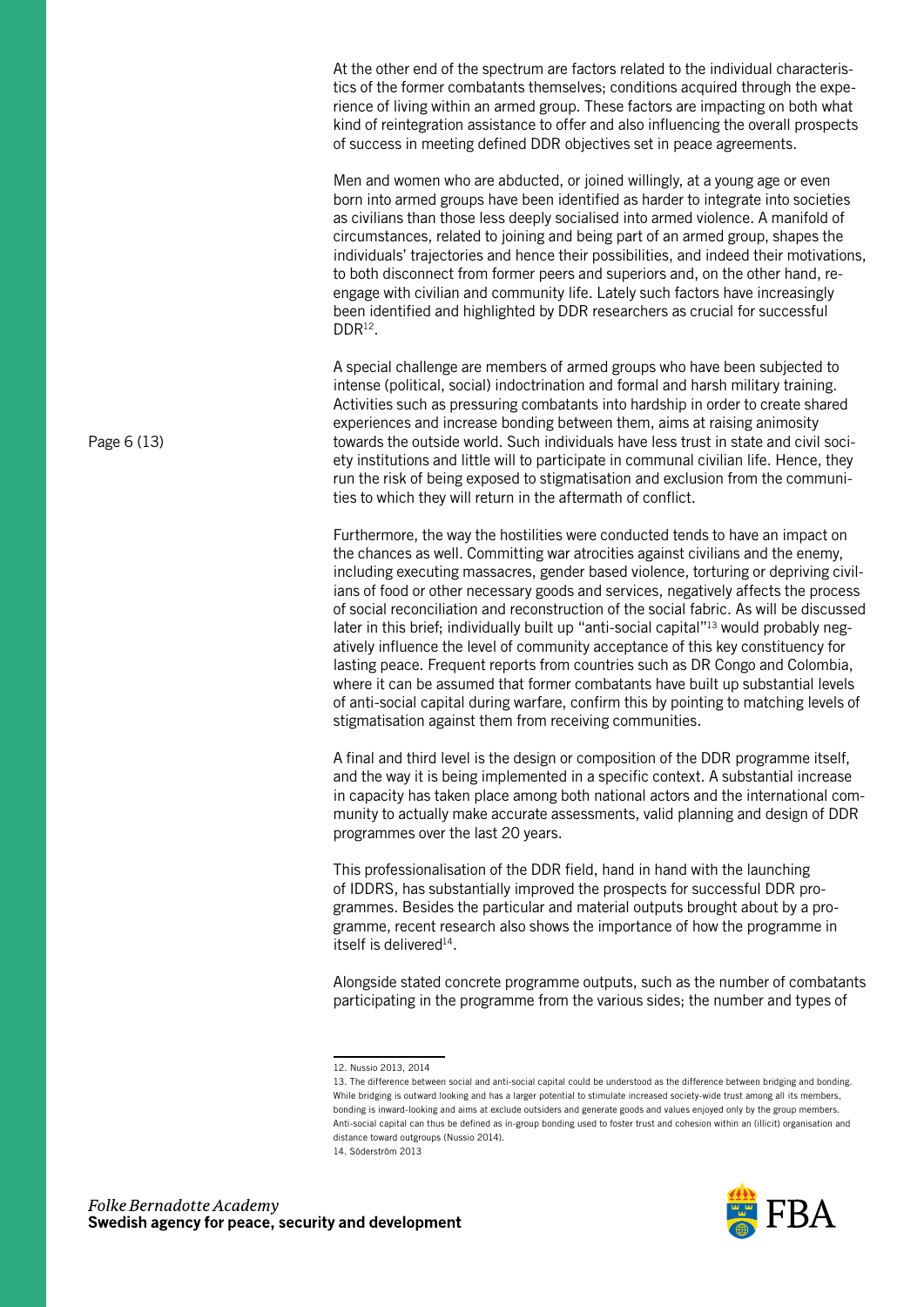weapons and ammunition handed over and, e.g., vocational trainings organised, DDR programmes are also in a more tacit and intangible way conveying important additional resources for each participant, such as increased self-esteem, trust and new personal identities as civilians<sup>15</sup>.

If peace negotiations leading up to a final peace agreement include provisions on DDR, suggesting different types of benefits for former combatants, expectations on performance and delivery of the programme could rise considerably; and that from one of the key constituencies in the post-conflict landscape – the individuals with the relations, knowledge and capacity to throw the country back into the vicious circle of armed violence<sup>16</sup>.

If we to the above add that composition and implementation of a DDR programme could be one of the first major public policy programmes launched by an interim post-conflict government in the wake of upcoming elections, it is not hard to see that performance and delivery of this particular programme will have an important influence on which levels of trust and support to national institutions will be granted by both former combatants, and from the wider and general public in the post-conflict landscape.

Still though, no matter how well designed and timely a DDR programme is, the risk of failure or renewed armed conflict is always around the corner. If there as a consequence of war is virtually no state presence left, no capacity to provide public services such as schools, health and human security, and a civil society shattered into pieces or totally absent; and if you to that add a group of individuals brutalised and traumatised by proper lived experiences during the war; the risk of failure could be imminent. Something that has been evident in several post-conflicts over the last decades.

#### SOCIAL INTEGRATION

With the above as a backdrop for thinking about how to further enhance durable and sustained peace support interventions, and particularly improve prospects for successful DDR, promotors for peace and peaceful coexistence have increasingly turned their minds to what is going on at the local level, in the communities, in the aftermath of war. As a consequence, the social dimension and its importance for stability and development is increasingly highlighted. Although, as mentioned above, economic or material incentives certainly still would play an important role to achieve recovery and sustainable peace, it is more and more recognised that social aspects – such as a sense of belonging, meaning and identity – will have decisive impact on creating inclusive societies and peaceful co-existence.

Social integration could be understood as a process through which community members by dense social interaction or exchange increase their social capital; understood as the capacity for organised collective action in the common interest for all community members by internalising social norms and belief systems based on trust, predictability and civic culture. By re-socialising former combatants with high levels of anti-social capital, it may be possible to overcome earlier internalised belief-systems common in illegal armed groups. These are often based on hierarchical and vertical power structures, corruption and conflict resolution by means of use of violence, interpersonal distrust and individual self-enrichment as core values.

<sup>15.</sup> Söderström (2013) contends that besides concrete programme outputs, such as formal trainings and qualifications; or material assistance in form of different subsidies, former combatants could also through participation in the programme acquire new life skills and social competences; improved self-esteem and even a whole new outlook on the world, and in connection with that a new personal identity distinguished from the one as a member of an armed group; all of which are considered to be crucial in order to bridge anew with communities and post-conflict society. 16. Themnér 2011



Page 7 (13)

*"Although, as mentioned above, economic or material incentives cer- tainly still would play an important role to achieve recovery and sustainable peace, it is more and more recognised that social aspects – such as a sense of belonging, meaning and identity – will have decisive impact on creating inclu- sive societies and peaceful co-existence"*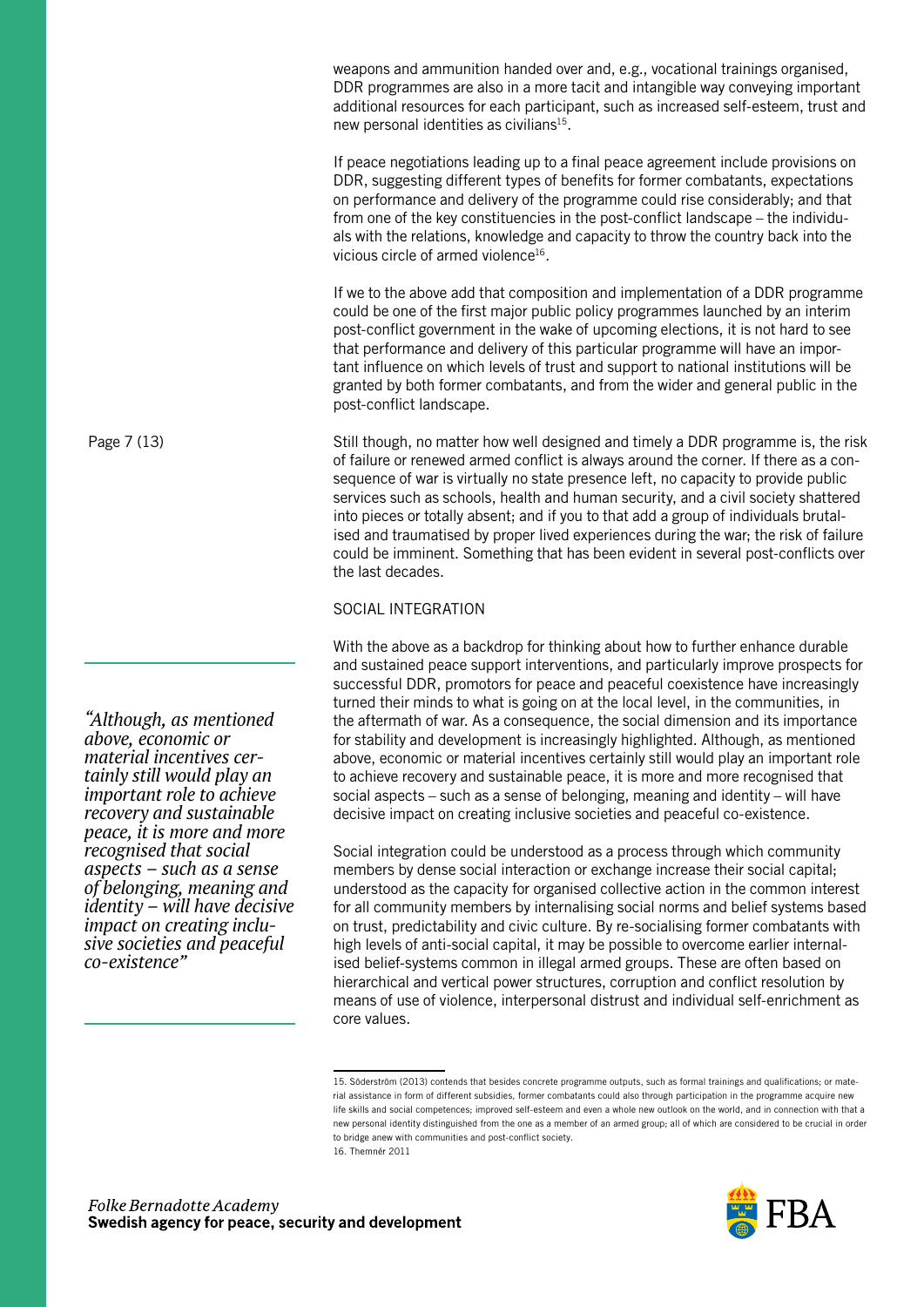Several researchers and observers have pointed to the decisive importance of high levels of civic culture and social capital for long term economic development and well-functioning democracy<sup>17</sup>.

More than ten years ago, leaders of the world gathered at the World Summit for Social Development agreed to address emerging economic and social challenges on a global scale. The Copenhagen Declaration and Programme of Action established a new consensus on placing people at the centre of our concerns for peaceful development. Social integration was identified as one of the three overriding objectives of development, together with poverty eradication and employment creation. However, so far, social integration in relation to the other two themes has not yet gained the attention it deserves. That can be said to be true also within the field of DDR, as was shown earlier on.

At this summit, the member states made a commitment to promote social integration by fostering societies that are stable, safe, just and tolerant, and that respect diversity. Such a society must contain appropriate mechanisms that enables their citizens to participate in decision-making processes related to their lives and shape their common future. In this context, participatory dialogue is an important policy tool that can offer a range of practical means, and therefore should be considered as a central part of building cohesive and peaceful societies; this is especially needed in conflict and post-conflict societies.

It is argued that inclusion, participation and justice form the main ingredients of social integration; ideally bringing forth the active engagement of all citizens in building a common future. Dialogue is a necessary intervention to bring about engagement and represents the shape that such engagement needs to take. In other words, dialogue processes should be an integral part of a comprehensive strategy of interventions towards social integration, and dialogue should be the method of interaction used in relation to other interventions such as healing, reconciliation, mediation, education, and policies and mechanisms for equality and equity, among others.

It is evident that all stakeholders need to be taken into account and included and need to take active and complementary roles in building more cohesive societies – governments at all levels, international organisations, civil society, the private sector, different population segments e.g. with particular emphasis on participation of marginalised groups whose voices seldom are heard.

A consequence of the above is that social integration, and hence reintegration of former combatants, must be a community pursuit, not neglecting the importance of individual engagement and contributions, as well as national institutions, to the process.

In conflict and post-conflict societies, a corporate, or collaborative, vision for the common future is in many instances absent or in the best of cases vague. Such a vision, if developed, is the first step towards achieving such a collectively imagined common future in peaceful co-existence. In this respect it is important to bear in mind that what is needed is not a minor correction of the situation in the community prior to the conflict, but rather a major overhaul of society in order to get to terms with the root causes of the conflict.

It is therefore of outmost importance to cater for active participation in community business of returning populations in the aftermath of conflict; this is especially true concerning former combatants. When planning for DDR, and especially for reintegration assistance, considerations should accordingly be made to ensure

<sup>17.</sup> See i.e Putnam (1993). In this classical book the thesis is that social capital is key to high institutional performance and the maintenance of democracy.



Page 8 (13)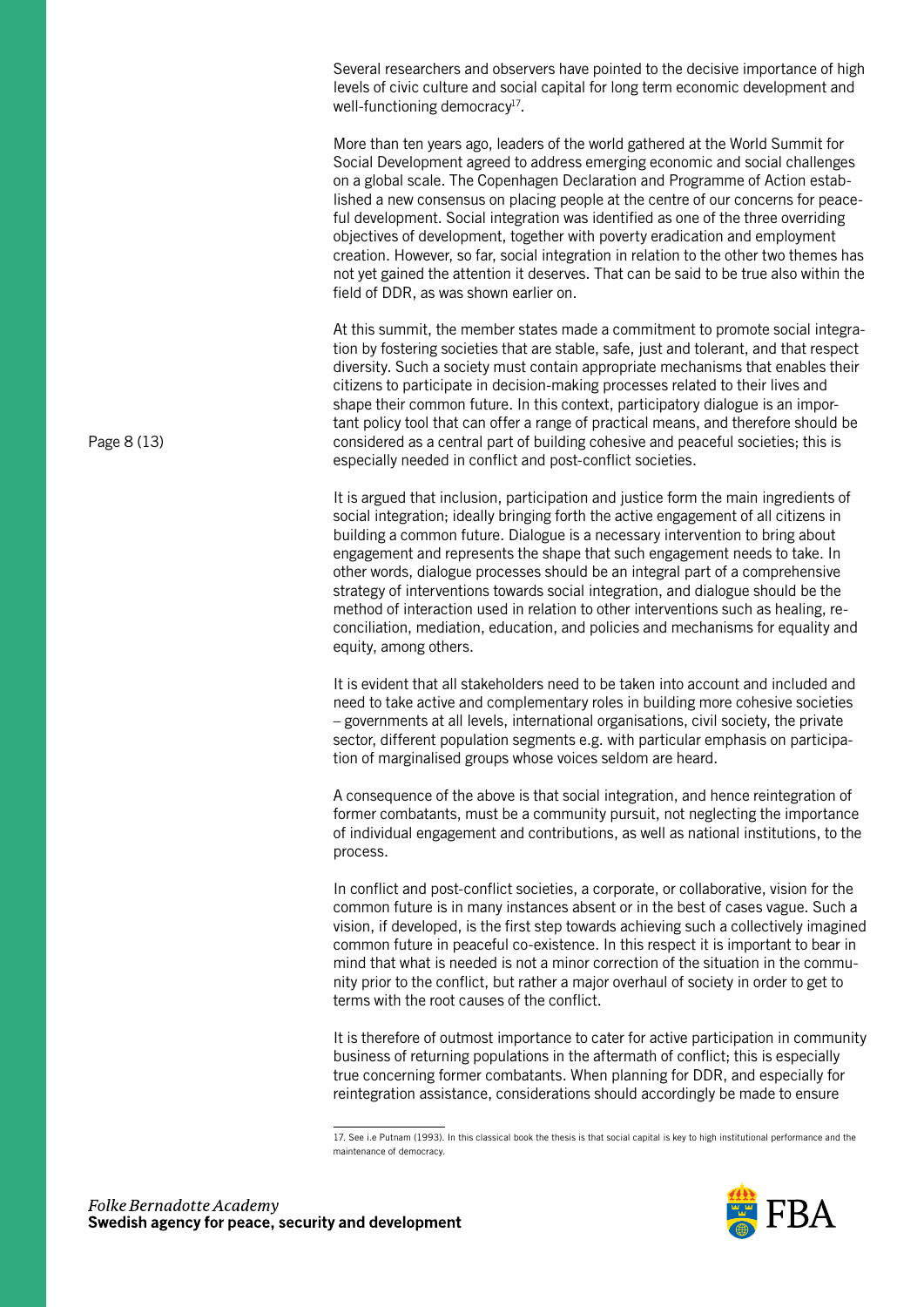active participation from the outset in the reintegration process. Former combatants and other individuals associated with armed groups should actively be part of the process of creating a common vision of future community life.

So how do you go about to achieve this active participation from former combatants and create a future vision of a community in peaceful co-existence, when we know that distrust, fear and stigmatisation is what those returning individuals in many cases will meet and also themselves contribute to by their built up "anti-social capital", as earlier argued?

### COMMUNITY BASED (RE)INTEGRATION

The ambition to modify current "one-size-fits-all" and "top-down" approaches to integration has come to be labelled community based (re)integration. Under this heading and definition there has been a variety of different approaches and activities being implemented in recent years. The common denominator, though, would be that the actual form and content of what is supposed to happen in one given community is designed and decided by that community itself. In that way, the formative direction is reversed and the interventions could take a variety of concrete expressions on the ground. In practice, this means that neighbouring communities could end up with fairly different types of activities due to the fact that identified needs and priorities are quite different over different communities.

On one extreme, community based integration could simply mean to add, to a more traditional or limited integration programme, a community "component", or a sort of mandated community work; e.g. that former combatants must compensate or pay back to communities for damage and suffering caused during conflict; and doing so by a specific amount of work and support to the community in question.

In this case, community based integration would not qualify to be much more than a sort of reparation or repayment programme, benefiting the community in general and to a lesser degree compensate, rehabilitate or give some relief to victims for damage and loss suffered as a consequence of the conflict. In this scenario there is no active involvement of former combatants in community affairs and the community is in a very limited way influencing design and content of activities carried out. In short, no active dialogue is taking place in the community between different population segments under this modality.

A more promising approach would be what can be called reintegration with enlarged targeting<sup>1819</sup>. Instead of solely limiting assistance and support to former combatants and other persons directly associated with them through the armed group, benefits will in this approach be extended to other population segments in the community as well; such as youth with similar socio-economic profiles as former combatants, IDPs and other victims and vulnerable individuals with specific needs. Under this modality, there could be elements of dialogue and engagement, and hence participation from a broader spectrum of community members, including former combatants. Still though, involvement from communities, besides the obvious to participate in planned activities, is normally limited to be informed and consulted about interventions already designed and decided somewhere else outside the community.

A more far-reaching and ambitious form of community based integration would be one where the aspiration is to actually put the community itself in the driver seat for the integration process; one where the community or its representatives will be empowered to have ownership of the process and to identify needs to be

<sup>19.</sup> http://www.international-alert.org/sites/default/files/publications/201009PracticeNote4SocioEconomicReintegration.pdf



Page 9 (13)

*"A more far-reaching and ambitious form of community based integration would be one where the aspiration is to actually put the community itself in the driver seat for the integration process"* 

<sup>18.</sup> Specht 2010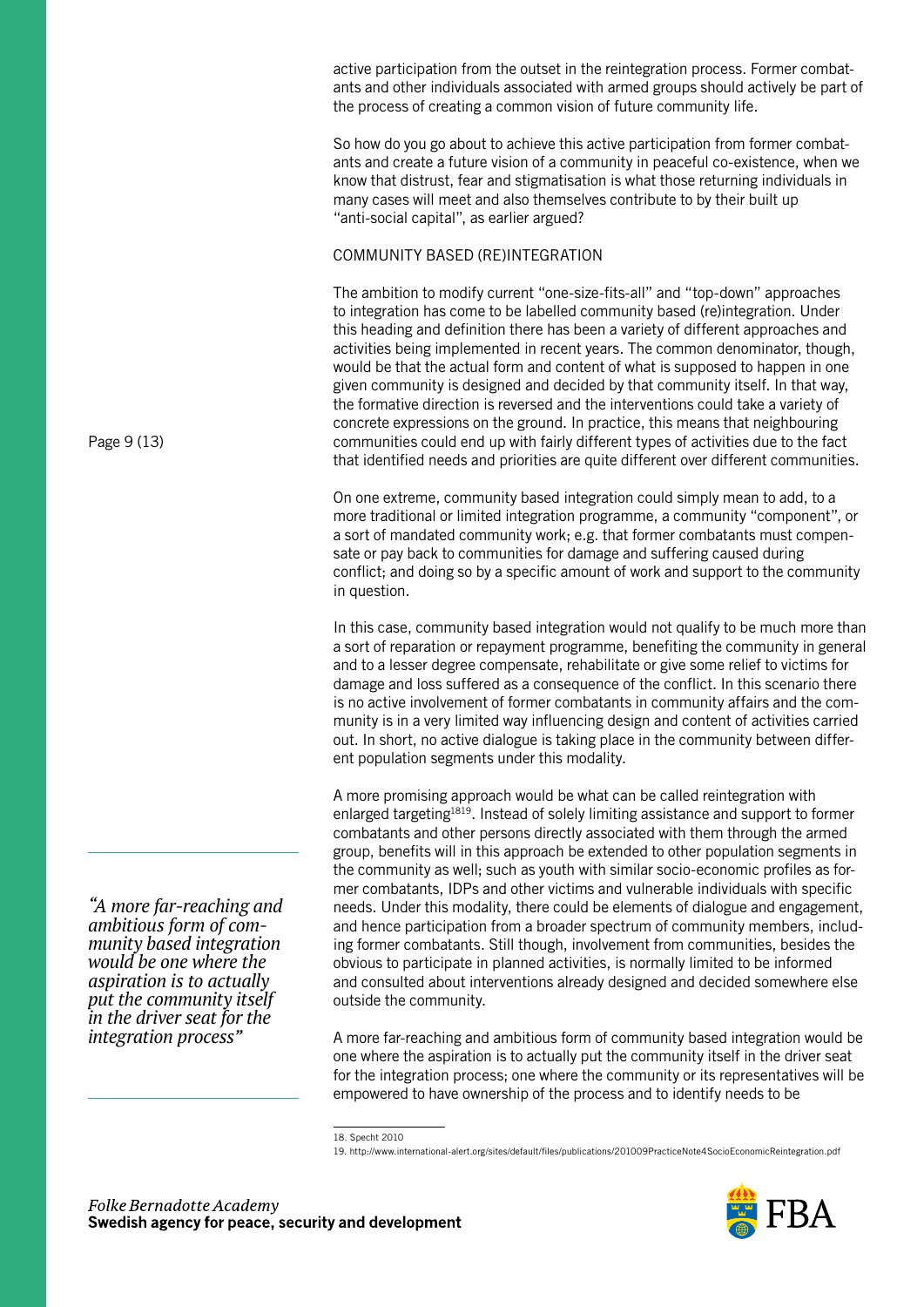addressed. Experiences from several processes with these features enable us to distinguish a few key concepts, guidelines and steps to bear in mind and follow when embarking on this approach to integration.

First and foremost the overarching tools to integrate communities and to increase and build social capital are: participative dialogue in combination with creation of representative focus groups (RFGs) that repeatedly discuss issues and situations that are identified by the community itself as major obstacles to development and peaceful co-existence.

By providing communities with a safe space to seek mutual understanding and accommodation on pressing and dividing issues, such as security issues, power sharing and access and distribution of resources and other public goods; possibilities increase to overcome stigmatisation and distrust between former combatants and the wider population, and in that way find common ground and consensus for decision-making. A key feature of such a dialogue process would be to develop a common desired vision about how a peaceful community would look like in the future, and identify what projects and/or activities would lead to fulfil such a vision.

The composition and set-up of the RFGs must be carefully crafted, both in terms of existing power structures within the community, and in the sense of giving representativity and influence to groups and individuals with limited or no power or influence in community business. This is an opportunity to include and make visible groups and individuals that previously have had a very limited voice in community affairs.

On the other hand, leaving out traditionally powerful individuals or factions could create legitimacy problems for the community process, and could also motivate some to act as spoilers, with the risk of making the whole process impossible to continue and manage, or in the worst of cases: instigate renewed armed conflict. By linking assets and funding to fulfil the vision directly to the democratic process, some of the risks could be reduced.

It is suggested that end of conflict and hence return of former combatants and other persons associated with armed groups to communities, in combination with setting up of a community based integration programme, as described here, could constitute a unique moment and opportunity to initiate a major overhaul of existing social relations and power structures. Maybe, in some instances, it would even be possible to address, and transform, a few of the more deep-seated root causes and conflict dynamics present in the region.

However, it is important to keep in mind that an initial predisposition from all sides to make qualitative changes on values, beliefs and behaviour will probably vanish rapidly, and things will go back to previous modalities of acting and thinking if no tangible results could be shown quite early on in the process. Windows of opportunity tend to close quite promptly if not promised rewards materialise in daily life swiftly.

In this process, the active feedback and flow of information back and forward between the community and the representatives in the RFGs is crucial to develop ownership of the process and increase trust among the wider community in this approach to post-conflict integration.

The underlying assumption, or logic, believed to be in play is that if receiving communities feel and are convinced that they have had a considerable influence on the design and implementation of programmes and activities for former combatants, it will help to reduce stigmatisation and mutual fear. To create an arena where all population segments in a post-conflict community could, in a trans-



Page 10 (13)

#### PROMOTING COMMUNITY EMPOWERMENT THROUGH RFGS

Representative focus group (RFG) discussions has shown to be an important tool to achieve desired changes of social dynamics in communities. By repeatedly and over a prolonged period of time conduct focus group discussions, including training sessions and practical community work, participants will show increased open-mindedness, willingness to contribute, argue and criticise, which leads to better communication and mutual respect. Experiences from the Sichuan Province in Western China<sup>1</sup> regarding health and vulnerable populations resulted in increased team spirit, social bridging and trust between different population segments. It was shown to have a particular positive effect on women´s participation and influence in community dealings. These findings suggests that RFG could constitute an important mechanism to overcome severe stigmatisation of former combatants in the aftermath of armed conflict.

<sup>1.</sup> Ljunggren, Huang, Wang, Johansson (2010), "Promoting Community Empowerment among Rural Tibetans in China Using Focus Group Discussions".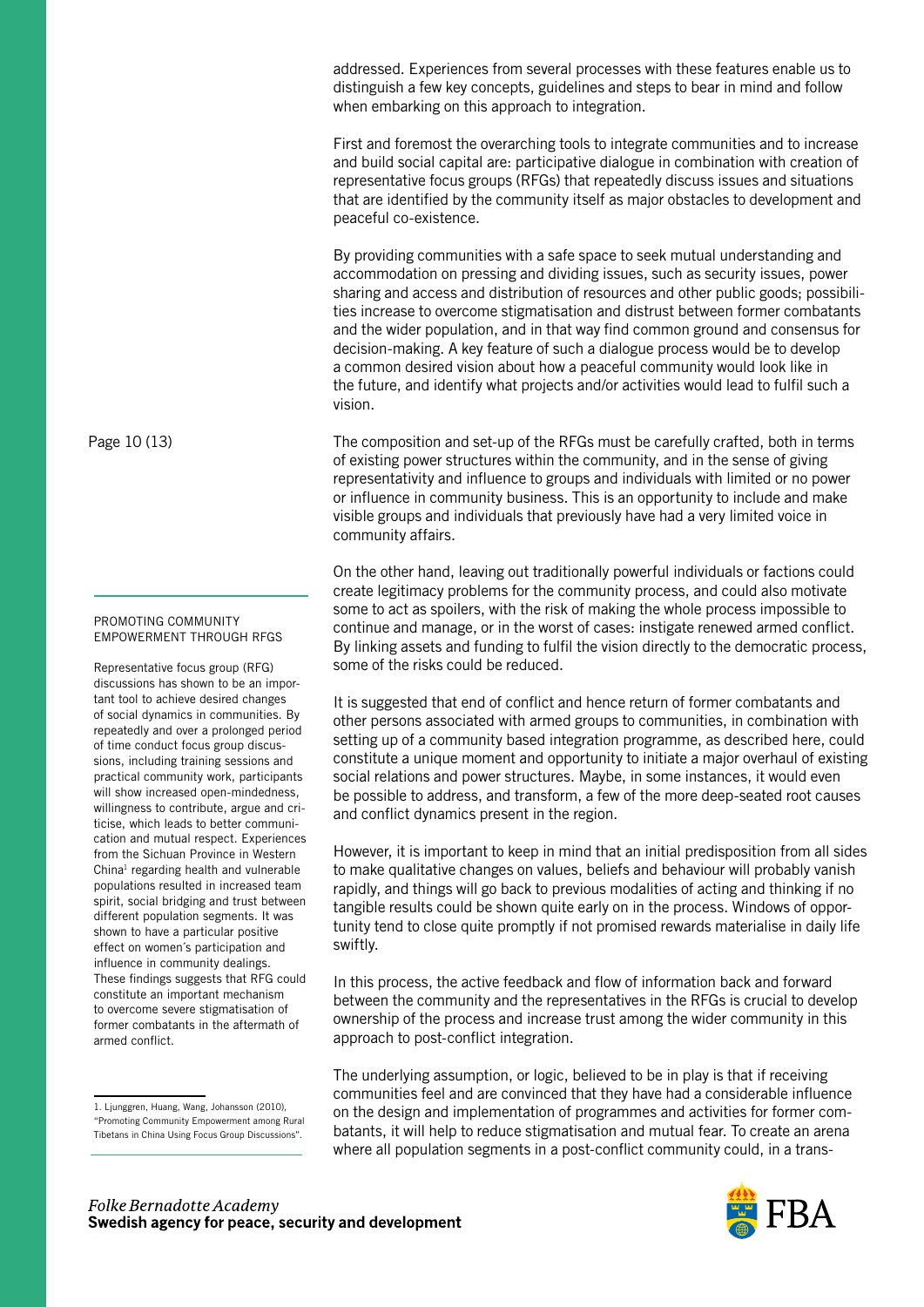parent way, meet and express their view points, feelings, fears and expectations without risks of retaliations or revenge could, if done in the right way, constitute a catalytic moment and break of vicious circles of hostility and resentment.

Likewise, in processes where high levels of stigmatisation and fear towards former returning combatants have been observed, it is also noted that benefits and assistance to those individuals in many cases have been granted without, or at least with very limited, previous consultations with the rest of the community.

Even more aggravating when it comes to feelings of stigma or levels of conflict and dispute between different population segments, is the fact that on some occasions no assistance whatsoever was given to the non-combatant populations, easily creating feelings of envy and even outright antagonism towards returning former combatants. The non-combatant population, also called the stay-behind population, knowing that returning former combatants may have committed abuses and atrocities towards civilians, but now, instead of being brought to justice or obliged to compensate for damage caused, will be subjected to substantial integration assistance, could create stark divisions in specific communities. In such situations the risk for recidivism and renewed armed conflict could be imminent.

An even more provocative situation, which would certainly call for mechanisms and spaces for dialogue between community members, is where returning former combatants have committed atrocities, in some instances even war crimes, against civilians living in the very same community towards which they have chosen to return. Page 11 (13)

> In order to be able to overcome these dynamics of severe stigmatisation and divisions referred to above as a consequence of prolonged armed conflict, it is normally not sufficient to create channels and arenas for verbal exchange and participative dialogue. To actually achieve a more long-term and sustainable reconciliation, a positive peace, and countervail built up anti-social capital acquired among former members of armed groups during conflict it is necessary to materialise those common visions achieved through participative dialogue by collective action.

> By acting together, doing more than just talking, a process of re-socialisation has a chance to take place that would eventually induce changes in values and belief-systems among community members that would then allow for more inclusive, just, democratic and less corrupt, and henceforth peaceful communities.

The next step, to go from vision to action; to operationalise activities and projects identified through participative dialogue, is therefore key for reaching desired objectives. External support may initially be needed to assure that proposed activities actually will lead to changes and results sought after.

Although community based integration seeks to boost learning and inquiry among community members, knowledge about how to support DDR and/or former combatants could be low within receiving communities, but also sometimes underestimated. Both financial aspects and the need to address specific demands from former combatants will also further put some restrictions on what concrete activities could reasonably be proposed and achievable within the process.

Another constraining element would be what visions that could reasonably be carried out within a limited time frame. A developed plan needs at least 3 to 5 years of implementation in order to be able to achieve its strategic goals and have desired impact on community life in desired direction. Visions should therefore not be of such magnitude that fulfilment is impossible to achieve within a comparable timeframe.

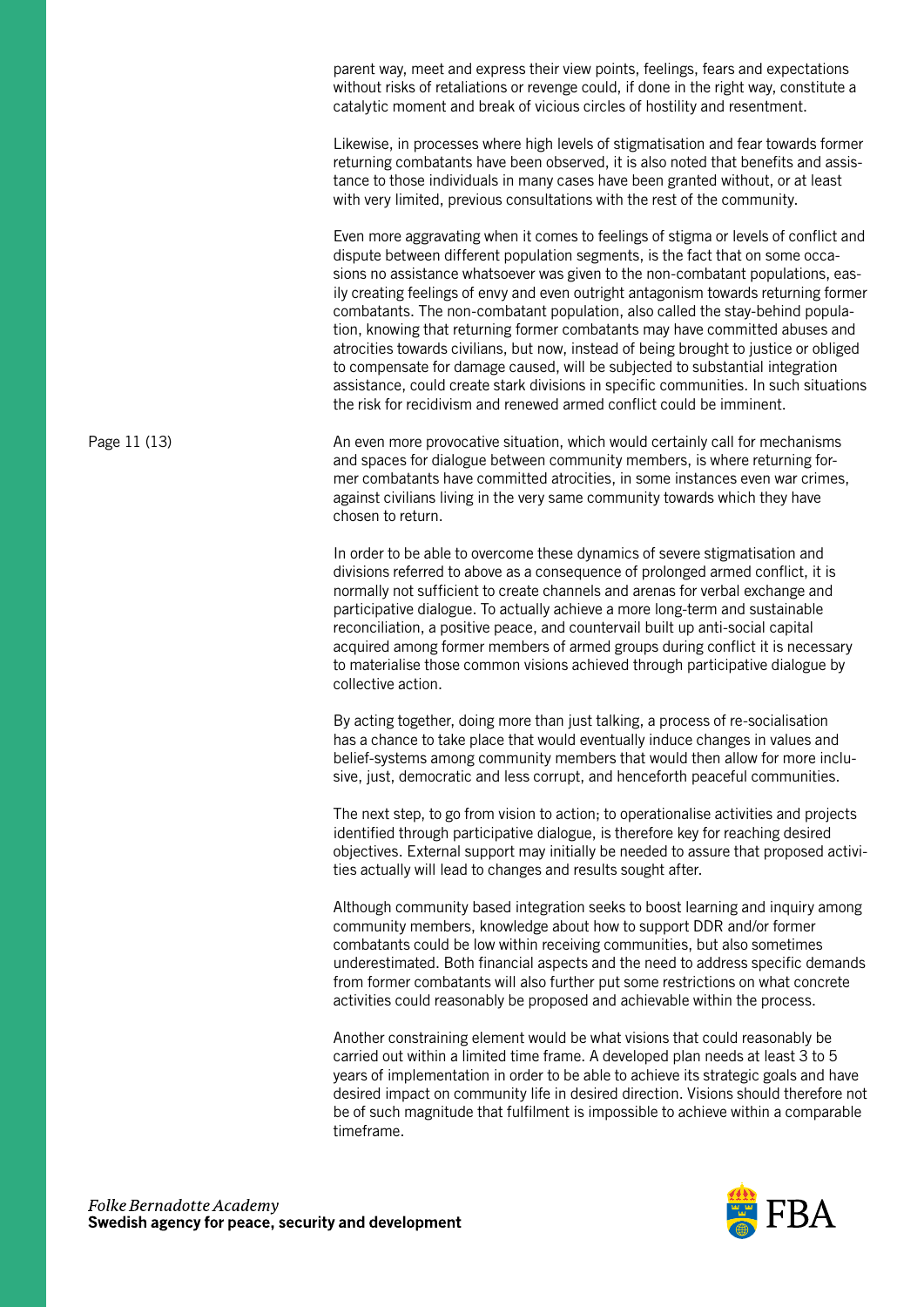On a more technical footing, facilitators need to assure sufficient capacity within the community to develop project documents that actually reflect visions, needs and activities conceded upon during the dialogue process. Normally those capacities need to be developed or at least improved.

Organised collective activities normally will take place within community based organisations. Sometimes communities are already fairly well organised, but most of the time when an intervention of this type will take place communities are devastated by the armed conflict and community organisation to fill this role must be created anew.

The ability to set up project funds or assets through community based revenue systems or fundraising from other possible sources, must be addressed early on during the intervention. Core groups and frequent and repeated information and learning sessions on various aspects of the process will be needed and also more hands-on training activities on, e.g. how to discuss and take common decisions, to organise participation and representability or to set up and run community based organisations; all this would require extensive, sustained and prolonged presence of external support in the community in question.

If the lead words and concepts so far for a successful intervention under the label of community based integration have been participative dialogue, representative focus groups (RFGs), feed-back, common vision, operationalisation, organised collective action, community organisations, project documents, community based revenue system and fundraising; still there is one additional crucial element that must be sought for in order to avoid this to be another quick fix without any sustainable end results: continuous formative assessments. Page 12 (13)

> Formative assessments<sup>20</sup> are intending not only to assure that stated project objectives will be met, but also to contribute to a learning process among participants and, influencing individuals' beliefs and values, and in the last instance their very sense of identity they hold as community members.

This approach to project monitoring and evaluation could be specially promising in relation to interventions seeking more profound and lasting conflict transformation, which is the case when it comes to community based integration.

CHALLENGES TO COMMUNITY BASED INTEGRATION

Reintegration assistance that historically has been provided to disarmed combatants and other persons associated with armed groups has mostly been of limited variation and content, and normally designed and implemented by organisations and officials far away from the actual community; and hence, with little or limited influence or participation from those most concerned. The reason for this is, of course, of an administrative/bureaucratic nature, but there are also some more policy-related reasons.

Even if a community based approach to integration has shown to be promising when it comes to possibilities to reduce high levels of stigmatisation and divisions in war torn communities and to achieve reconciliation and inclusiveness, and hence create conditions for reduced recidivism and lasting peace, there are still several serious challenges that have to be improved upon.

One major challenge is to find ways to implement and evaluate projects that could be substantially different between close neighbouring communities. How should that external, or third-party, implementing mechanism look like that can, at the same time, address all eligible participants from demobilised groups, including



<sup>20.</sup> See i.e. Black and William 2009